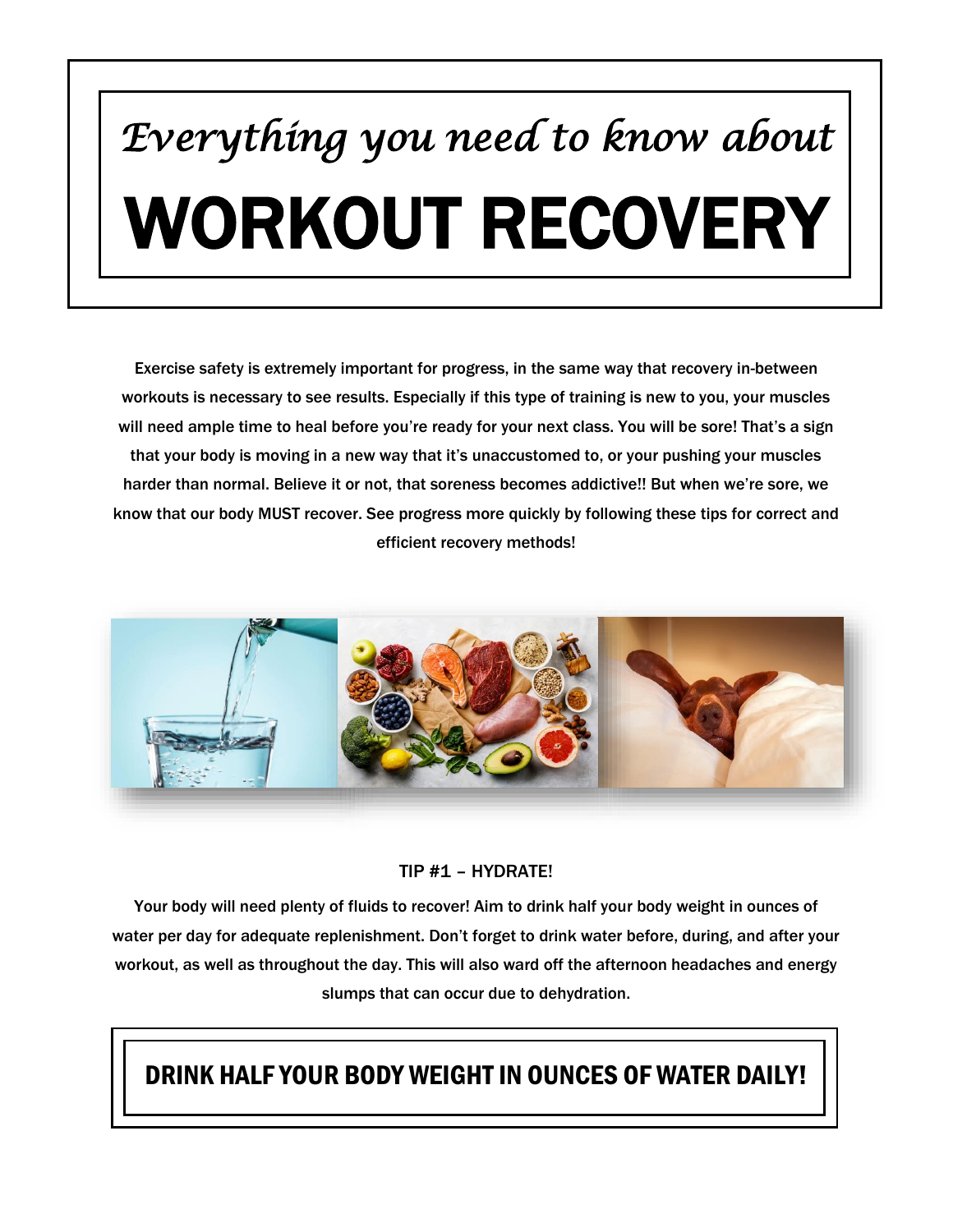

#### TIP #2 – EAT WHOLE FOODS! Unprocessed, whole foods assist in recovery by providing your body with the nutrients it needs, and by moderating inflammation. Eating a balanced mix of protein, carbohydrates, and a small amount of fat can help to speed up recovery. While that post-workout meal is important and should be eaten as

soon as possible following your workout, your daily diet matters too. Do not restrict calories!! Your body needs them to recover effectively. Eat when you're hungry and stop eating when you're full, and focus on meals containing real food; skip the processed options and choose whole food sources.

TIP #3 – SLEEP!

Most people need between 7- 8 hours of sleep per night, but the addition of a new fitness routine can increase that requirement to 7-9 hours per night. Check out these tips and tricks to fall asleep easier, to stay asleep throughout the night, and to wake up feeling energized! While you're sleeping, your body is working hard to recover, so skipping the Z's is not an option!

## **FALL ASLEEP** faster

- Avoid caffeine for 8 hours leading up to your bedtime!
- Start relaxing at least 1-hour before your bedtime!
- Spend time on relaxing activities: read a book, drink tea, take a bubble bath!
- Keep your bedroom as dark as possible!
- Keep your bedroom at a cool temperature!

## **WAKE UP** easier

- Don't hit snooze!
- Sit up as soon as your alarm sounds! Put your feet on the floor as quickly as possble!
- Surround yourself with light as soon as possible!
- Spend at least 10-minutes doing something that excites you!
- Increase your heart rate with a walk, jog, or stretching!